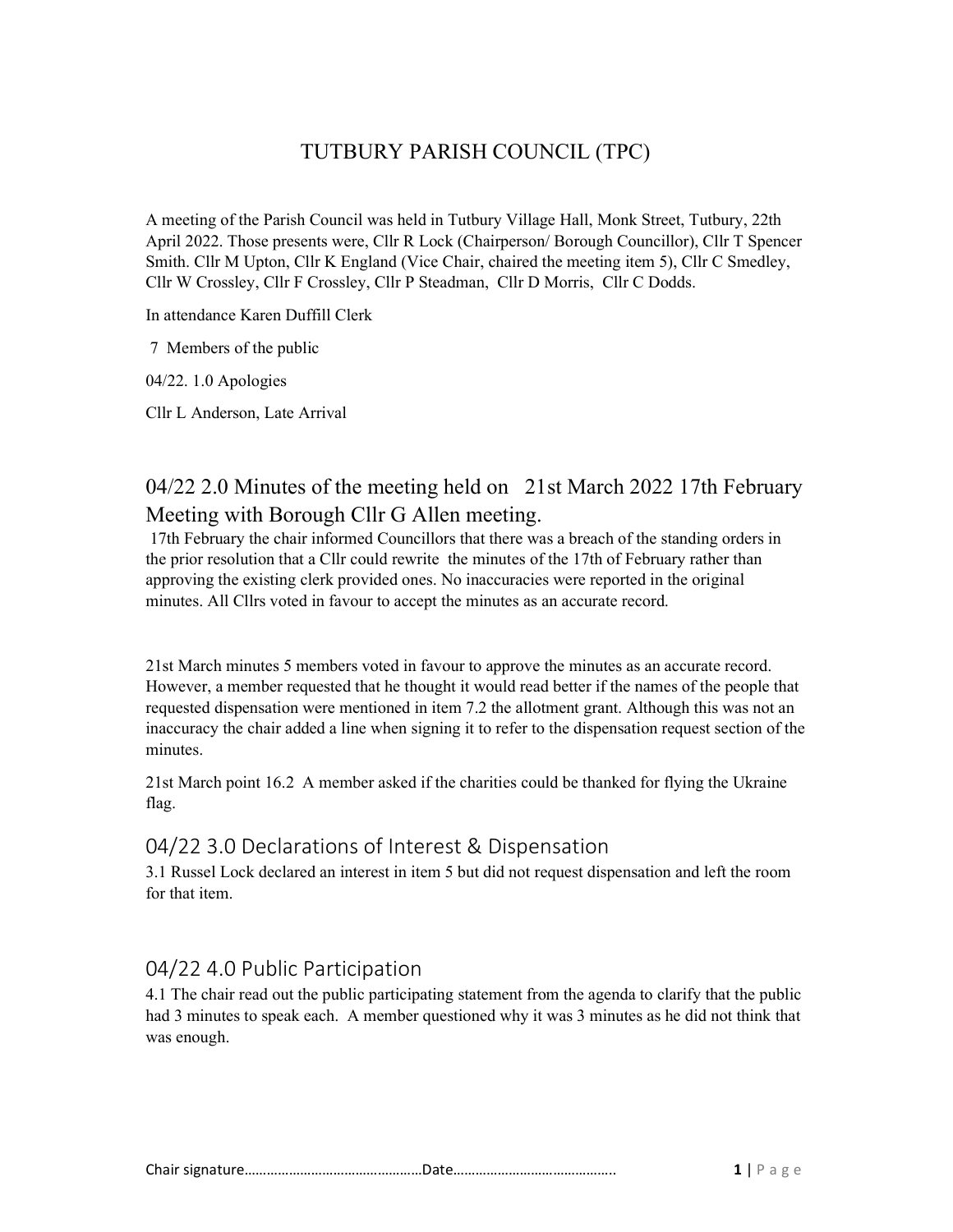4.2 A member of the public questioned how many emails had been received from the cricket club questioning the reallocation of the Tutbury grant fund the minutes stated 6. The clerk said she would have to check as it would depend at what time the emails had been received; only ones before the clerk's report was issued would be recorded in the minutes. The member asked the parish council to reconsider accepting their grant offered for outdoor gym equipment and questioned the validly of the grant. A member clarified the process that was taken.

4.3 A member of the public suggested that if required the details of the bid may be available through requesting more detail of the grant application. The parameters of the grant process are also available. Why if the grant was applied for would they not want to install the gym equipment as it is not in the parish council's power to redistribute the funds to other groups.

4.4 A member said that the parish council is repeatedly being asked to redistribute the funds. The project may not require the total amount £35k installing equipment on one site and not three that were originally requested. The total is estimated to be £15k for equipment on one site and may return the unspent grant. However, a Cllr suggested that members of the public were thought to be bullying the parish council into not accepting the funds.

4.5 A member stated that as a point of order he did not feel bullied, and it was not appropriate to not hear what the public have to say. A member considered that point of order 2 was breached because the chair stopped the member of the public speaking for more than 3 minutes. However, the member stated that he felt that the chair was disrupting the meeting. The chair did not agree that the standing order 2 was breached.

4.6 A member of the public asked if the £15k was spent will the rest be returned? A member clarified any unspent funds in September 2023, would be allocated by the Borough Council to use for community-based projects in a 2-mile radius of Tutbury. However, it would depend on how much was unspent as to how the Borough Council reallocate it.

4.7 Members of public felt general upset that the parish council put in a bid that was accepted when this competed against other local groups who were not awarded the funds. A member of the public did not agree with the way the meeting was being run and felt disgruntled.

4.8 The chair clarified that the parish council were not responsible for the allocation of the funds and people are able to submit complaints to the Borough Council.

Cllr Russell Lock left the room for the next item

Cllr L anderson arrived during this agenda item.

Chair signature…………………………………………Date…………………………………….. 2 | P a g e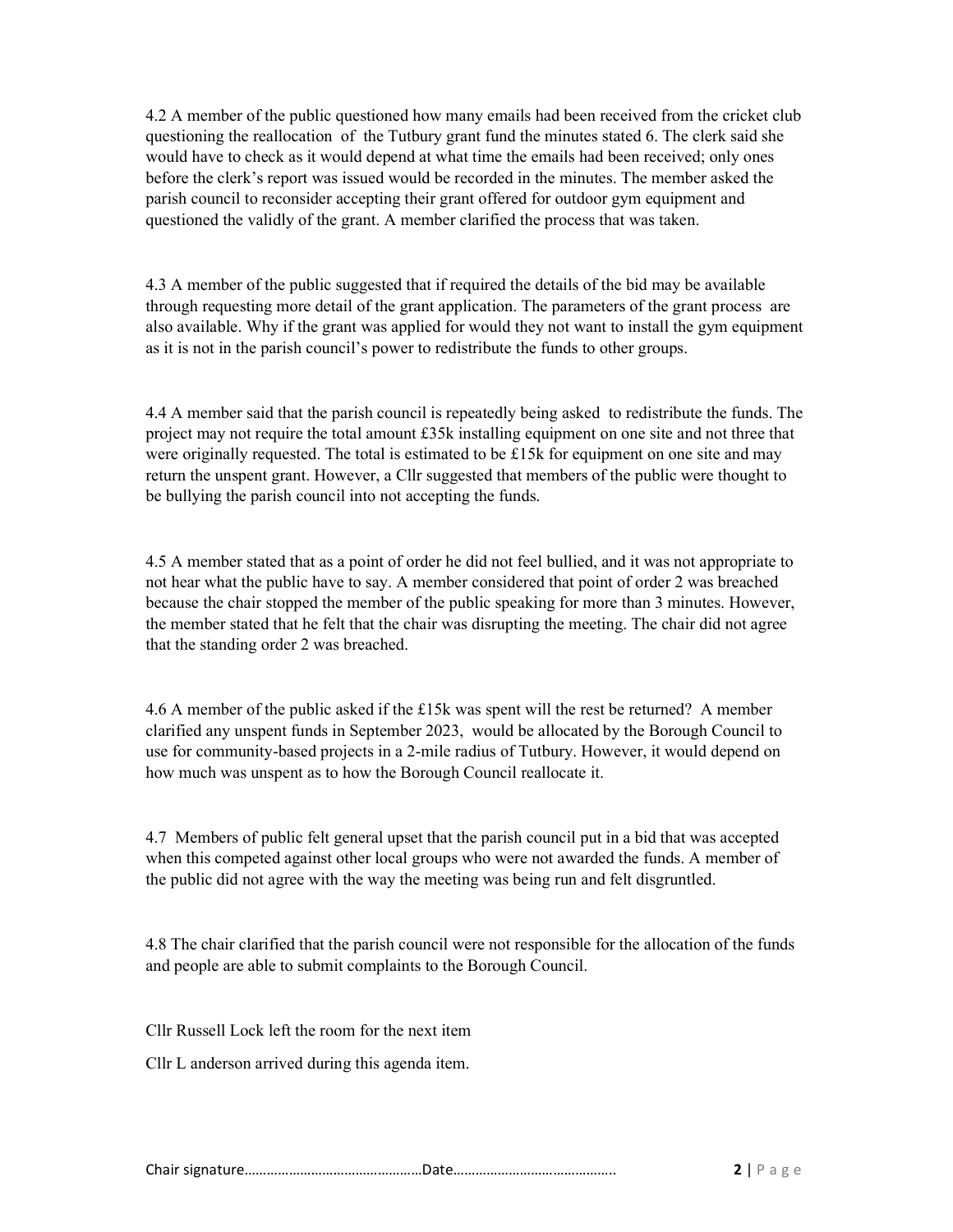# 04/ 22 5.0 To consider and remove the abeyance of the implementation of the outdoor gym at Heritage Park grant.

5.1 The vice chair chaired the agenda item and stated that the implementation of the grant funding was put on hold while members of the parish council could meet with the borough Council and ask questions regarding the process. The questions and answers have been published and members were asked why the grant application could not go ahead.

5.2 A member asked why the vice chair who submitted the bid did not declare an interest.

The vice chair clarified that he had followed the guidance of the ESBC monitoring officer, that he had no personal interest, and that he was submitting the bid on behalf of the Parish Council. the clerk has sought guidance from the monitoring officer before the meeting with Borough Councillor George Allen on all members interests prior to the meeting.

5.3 A member questioned if the standing orders had been breached, and why the clerk did not submit the bid. The clerk clarified that the decision on how the bid would be submitted was resolved at a face-to-face meeting before the bid was submitted.

5.4 Cllr W Crossley and Cllr F Crossley wanted it known that they were not in favour of the bid being submitted.

5.5 A member reiterated the bids that were submitted with the intention of improving the area of Tutbury. Justified bids were made. However, due to pressure from some community groups should the abeyance remain in place and a future agenda item be called to resolve the matter.

5.6 A member suggested a negotiation process with the Borough Council to resolve the issues.

5.7 A member said that the parish council would not be doing their role if they did not want to take the opportunity to improve the facilities at the playing fields. There is a lack of facilities in Tutbury for the community. Members are frustrated and felt criticised by members of the public attending the meetings.

5.8 Members want to move forward, and the bids were submitted in good faith. However, the ESBC process was flawed but that was outside of the parish council power. The Parish council were not aware of the other bids that were submitted and have no control how the money was allocated or how unspent money is redistributed. If grant applications did not satisfy the criteria and were inadequate, then the money would not be awarded, this was outside of the parish council's control.

5.9.A member stated that members had put in a lot of time and effort in good faith to improve the village and negative and derogatory comments on social media from the public were unjustified.

5.10 |A member suggested that the gym equipment funds were raised through the precept not the grant fund. The clerk clarified that this would raise the tax for Tutbury residents, and there were other ways available.

|--|--|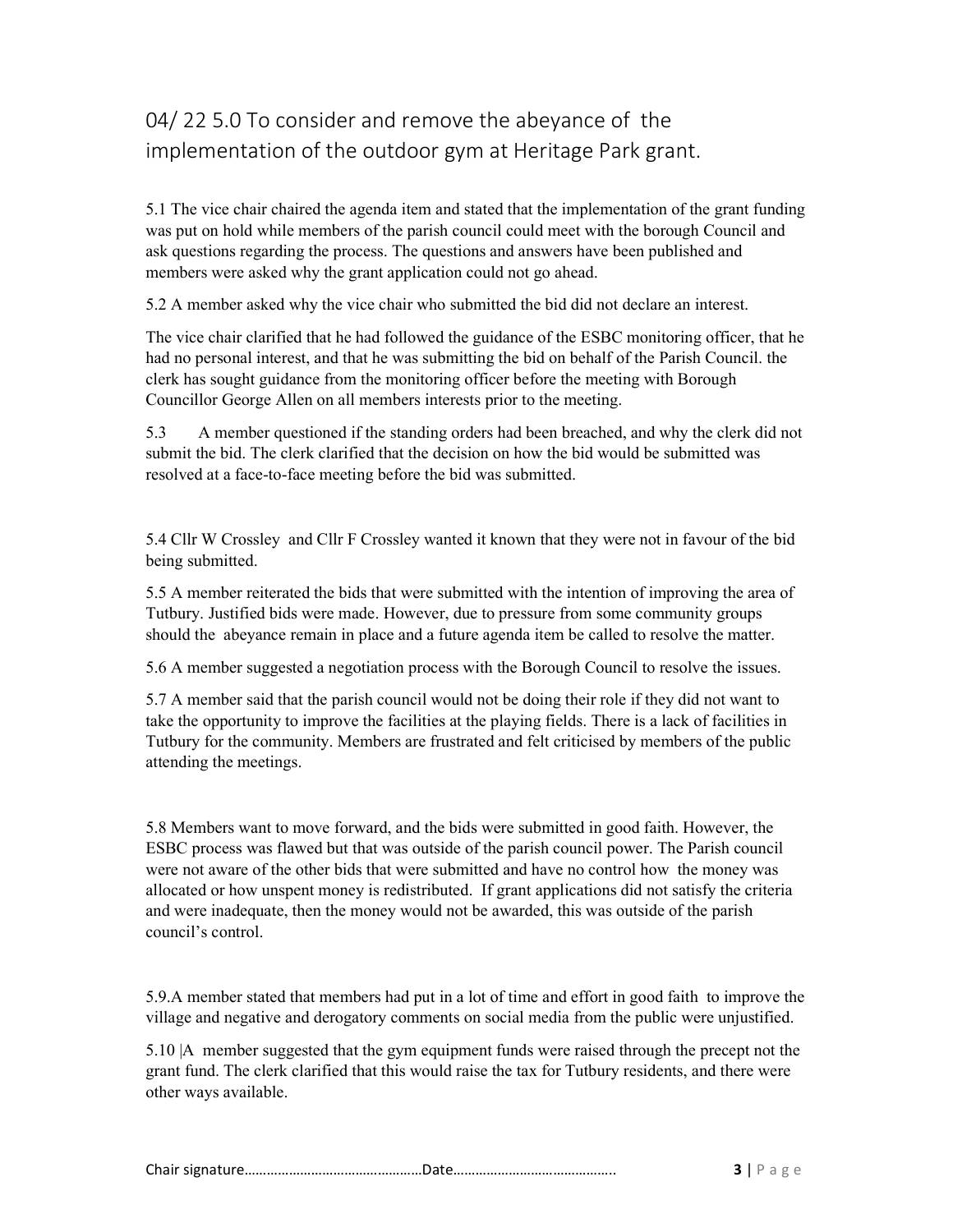#### Resolution

7 Cllrs voted against removing the abeyance on the gym equipment grant. 3 members abstained.

# 04/22 6.0 To consider and approve the request from Tutbury WI to plant a June berry tree on the Triangle next to the WI bench.

6.1 A request has been made by the WI to plant a Tree to commemorate the Queen's platinum Jubilee near the WI bench. The tree is called June Berry, very appropriate for the time. This is a Hardy tree which features snow White flowers and bronzed leaves with good autumn colour it will mature to 10-16 feet and have edible berries.

6.2 A member raised concerned about the condition of the ground for a tree and if this would set a precedence of other members of the public to come forward to plant commemorative trees. Trees require regular surveys and maintenance, and this would fall onto the parish council. It would be better placed in the Churchyard.

6.3 I A member noted that this was a worthwhile request and the parish council had not had a problem with requests in the past so the jubilee would be a good reason to grant permission for the tree. A suitable place would need to be confirmed to enable the tree to thrive.

#### Resolution

7 Cllrs voted in favour to grant permission for the June berry tree to be planted and 3 abstained.

## 04.22 7.0 To adjourn the meeting to receive a Borough and County Council Report.

7.1 Nothing to report from Borough Council Lock and the County Cllr was not present.

7.2 A member requested if the parish council find out what the update is on the pedestrian exit on Green Lane.

7.3 A member asked why Tutbury Borough Cllrs voted for George Allen to be elected as council leader. Cllr R lock stated that George Allen was the deputy and was the obvious choice for the role.

7.4 A member asked about the Borough vote on the Burton market proposal? Cllr Lock stated that Borough Cllrs voted to save as much money from the scheme as possible for a regeneration project in Burton following the rejection of the initial proposal.

7.5 A member raised concern about potholes in the village and the standard of work being done to repair them. The chair reminded him not to use derogatory language. The member requested that the County Councillor should attend the meetings to provide updates on this.

|--|--|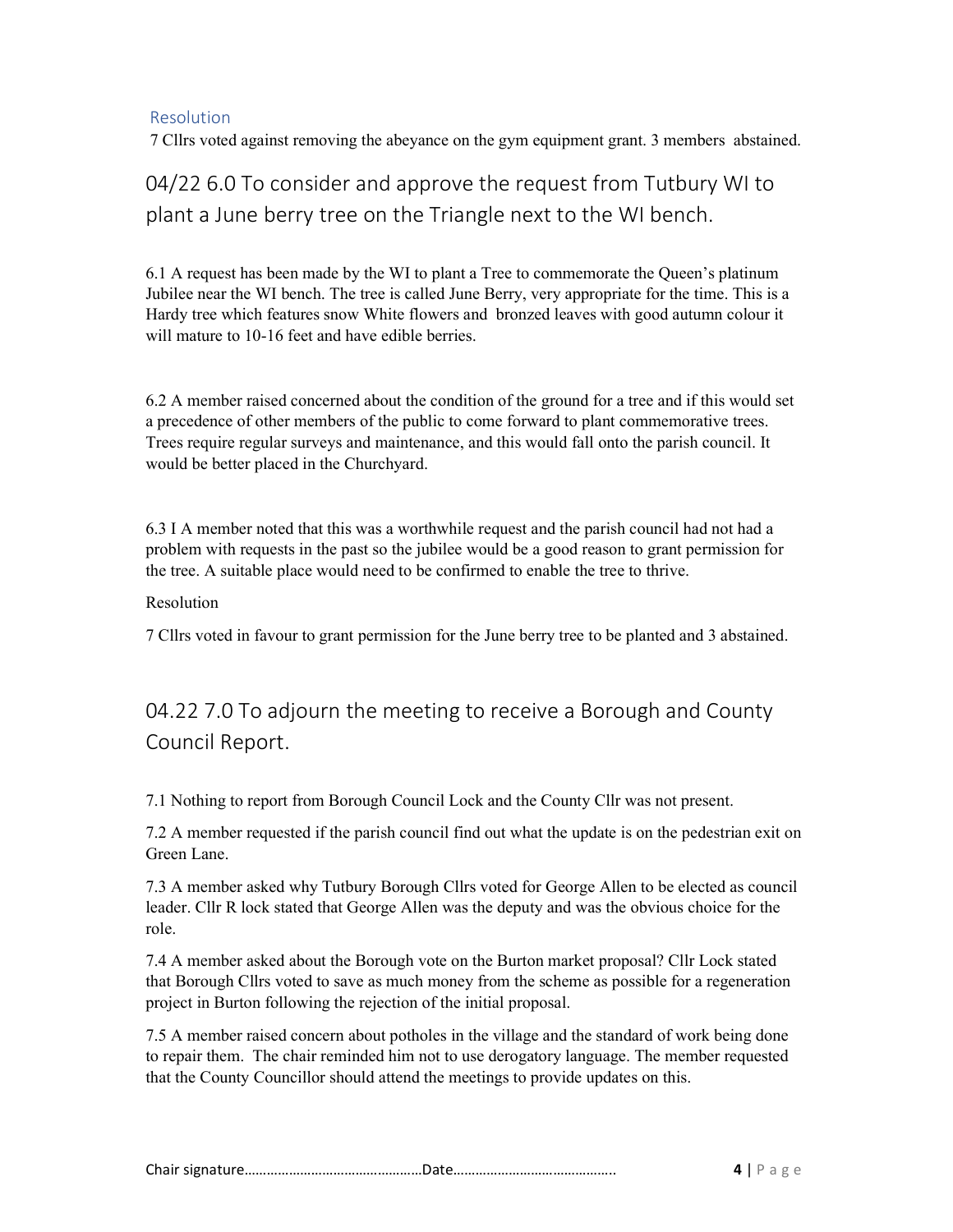7.6 A member was concerned about the rates on the recent council tax bill and the subsequent budgets that would be set. He was concerned how the rates had been set for adult and social care. The clerk advised him to contact the County Councillor to respond to the questions.

7.7 Borough Cllr R Lock confirmed that new bins for Elm Lane were on order.

7.8 A member raised concern about a manhole cover on Burton Street that he had tried to log a fault against but was unable to, Cllr Lock agreed to log this on his behalf.

## 04/22 8.0 Clerk's Report including correspondence.

#### 8.1 . Correspondence

3 emails have been received requesting Tutbury Parish council community grant fund is reallocated to the cricket club.

An email from Cllr G Allen regarding the Tutbury community Fund was received to confirm the process and the details of how unspent funds would be dealt with.

A police report has been received from the PCSO it was recorded that crime has increased and anti-social behaviour had decreased

The public are encouraged to use the smart alert app to keep updated on police matters

8.2 East Staffs Borough Council Planning Decisions

P/2021/00828

Formation of a driveway and parking area including associated engineering works

High View, Ludgate Street, Tutbury, Staffordshire, DE13 9NG

**PERMITTED** 

P/2021/00886

 Remodelling of existing dwelling to include two storey side extension and single storey front bay extensions, raising of ridge height and front and rear dormer windows to facilitate loft conversion (Amended Scheme)

|--|--|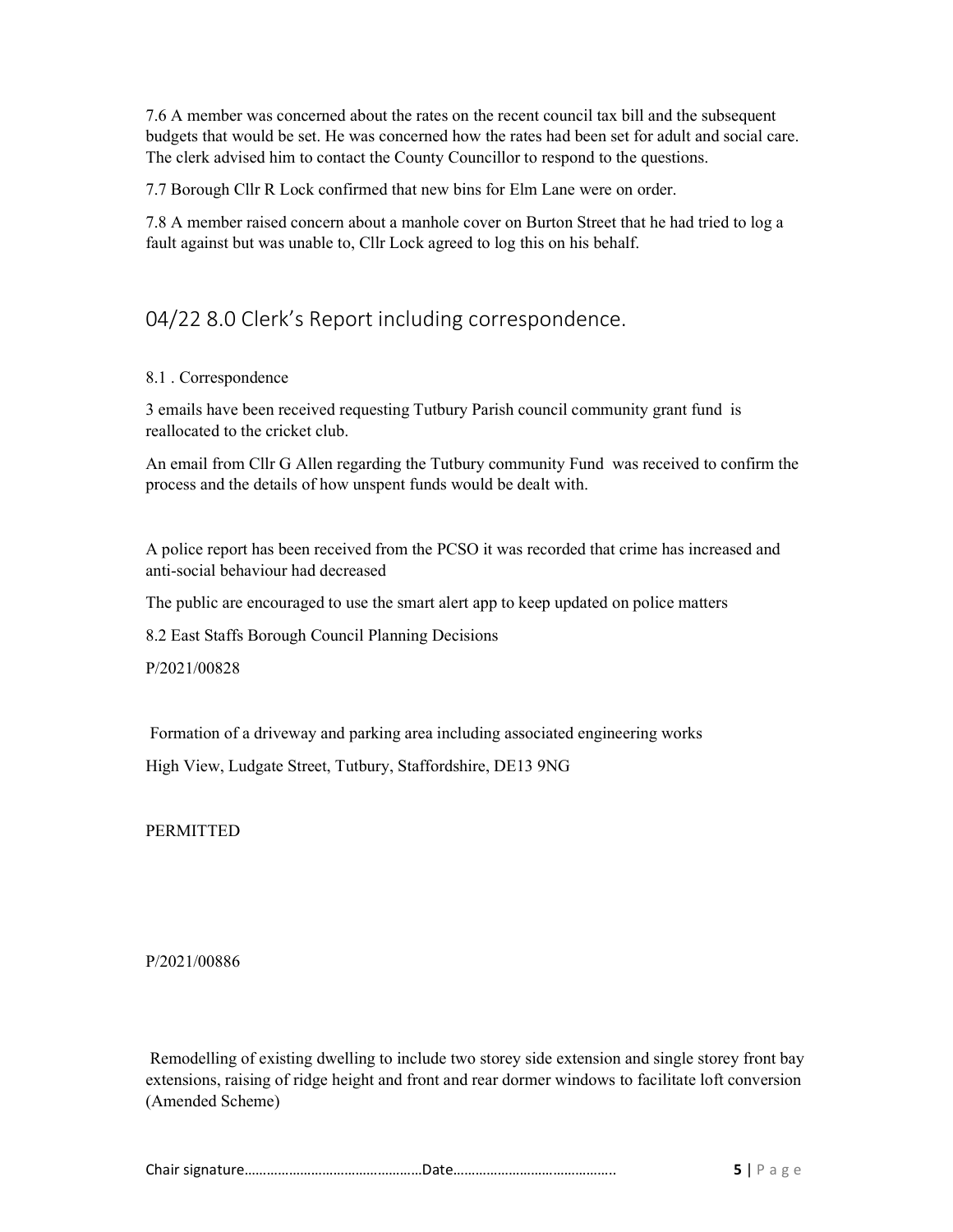High View, Ludgate Street, Tutbury, Staffordshire, DE13 9NG

#### PERMITTED

#### P/2022/00206

Felling of 1 Beech tree. 1 Castle Street, Tutbury

#### **PERMITTED**

P/2021/01663

 Erection of a detached bungalow and detached garage to serve existing property and alterations to vehicular access

60 Monk Street, Tutbury, DE13 9NA

#### PERMITTED

Planning Applications received no objections

Application Number Site Address Development Description

P/2022/00337

.

26 Castle Street Tutbury Staffordshire DE13 9JF Felling of 1 Ash and 1 Norway Maple to the front of the property

2022/00300 1 Castlegate Tutbury Staffordshire DE13 9NT Replace the existing ground floor window with level access door and external ramp to allow wheelchair access

Suggested comment for P.2022/00337

It would be in keeping with the local conservation area if a small tree such as a Cherry Blossom or Acer that could be kept under control would help reduce the front brutalistic brick view to improve and enhance the front view of the property for the owner and residents passing by along with increasing properties kerb appearance and saleability if the owner wishes to sell in the future.

8.3 a member questioned why the clerk had not included the support for Ukraine visitors of wat was not on the agenda. The clerk clarified that if it had budget implications it would be better placed on a following agenda due to the large number of procedural matters required before the Annual meeting of the council in May.

|--|--|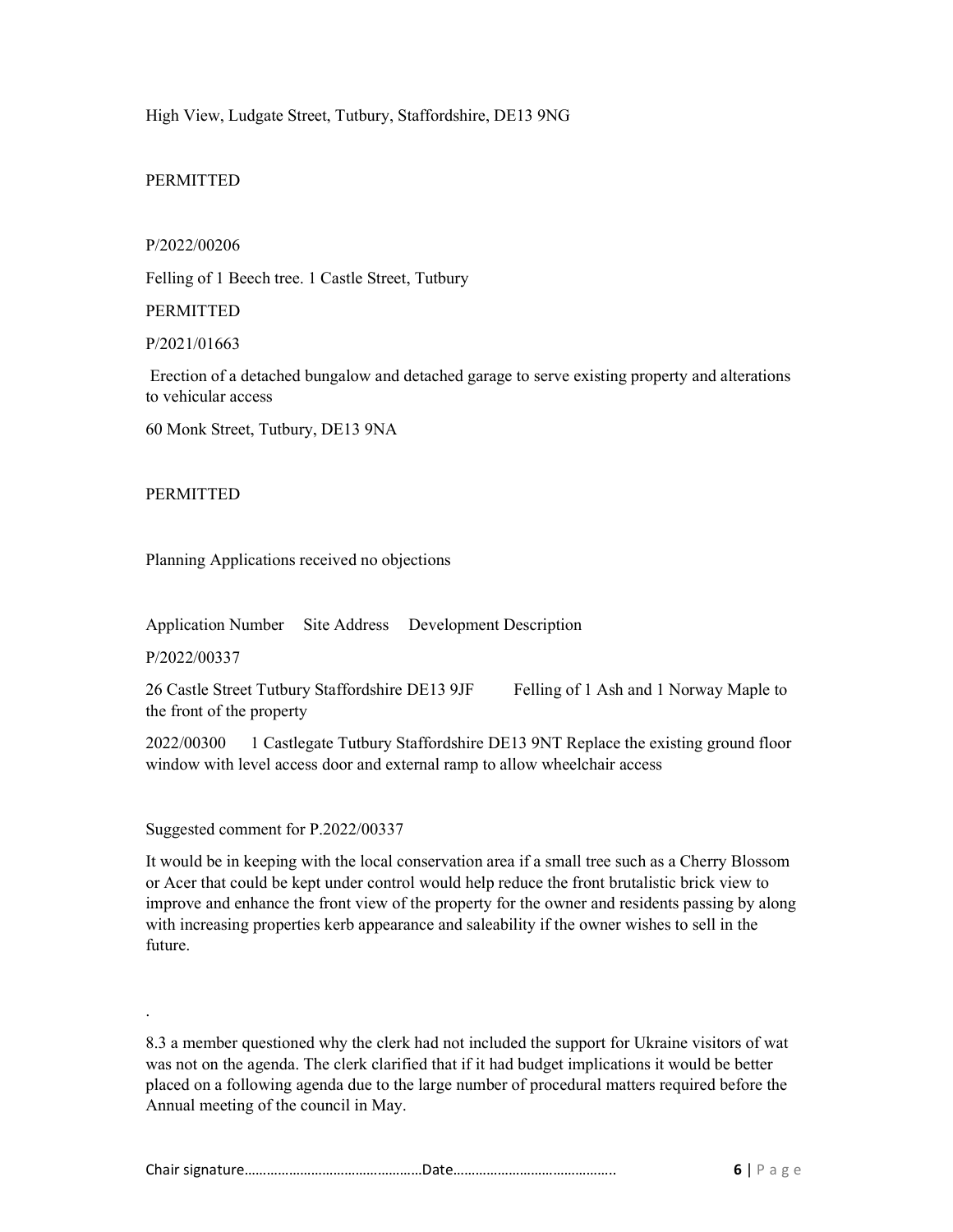# 04/22 9.0 9. To approve Accounts for Payment

### Cllrs voted in favour to approve the payments

| 11/04/2022<br>227.02      | subscription<br>Staffordshire Parish Council Association |  |                              |                                 |                                          |                    | 227.02 0.00    |                                          |        |
|---------------------------|----------------------------------------------------------|--|------------------------------|---------------------------------|------------------------------------------|--------------------|----------------|------------------------------------------|--------|
| 11/04/2022                | publication                                              |  | Lexis Nexis                  | 147.24 0.00                     |                                          | 147.24             |                |                                          |        |
| 11/04/2022                | Amazon High St Flags Pete Steadman 219.95 0.00           |  |                              |                                 |                                          |                    | 219.95         |                                          |        |
| 11/04/2022                | Playing Fields rent                                      |  |                              | Tutbury charities               |                                          | 250.00 0.00        |                | 250.00                                   |        |
| 11/04/2022                | Room hire                                                |  | Tutbury charities            |                                 | 150.00 0.00                              |                    | 150.00         |                                          |        |
| 11/04/2022                | Legionella Control                                       |  |                              | <b>Sterilizing Services Ltd</b> |                                          |                    | 36.00          | 7.20                                     | 43.20  |
| 11/04/2022                | Mowing contract                                          |  |                              | RB Landscaping                  |                                          | 55.00              | 11.00          | 66.00                                    |        |
| 11/04/2022<br>10.00       | <b>Chatsworth Drive Footpath Maintenance</b><br>60.00    |  |                              |                                 |                                          |                    | RB Landscaping |                                          | 50.00  |
| 11/04/2022                | Street cleaning and maintenance                          |  |                              |                                 | M Guest                                  |                    | 338.00 0.00    |                                          | 338.00 |
| 11/04/2022                | subscription                                             |  | Society of Local Clerks      |                                 |                                          | 171.00 0.00        |                | 171.00                                   |        |
| 11/04/2022<br>0.00        | Clerks Employer Pension<br>302.71                        |  |                              |                                 | <b>Staffordshire County Pension Fund</b> |                    |                |                                          | 302.71 |
| 11/04/2022<br>165.04 0.00 | <b>Employee Pension Contribution</b><br>165.04           |  |                              |                                 |                                          |                    |                | <b>Staffordshire County Pension Fund</b> |        |
| 11/04/2022                | Clerks Salary Karen Duffill 969.81 0.00                  |  |                              |                                 |                                          | 969.81             |                |                                          |        |
| 11/04/2022                | National Insurance                                       |  |                              | HMRC 111.51 0.00                |                                          | 111.51             |                |                                          |        |
| 11/04/2022                | <b>Clerks Expenses</b>                                   |  |                              | Karen Duffill 31.00             |                                          | 0.00               | 31.00          |                                          |        |
|                           |                                                          |  | 3,252.48                     |                                 |                                          |                    |                |                                          |        |
| Debit card payment        |                                                          |  |                              |                                 |                                          |                    |                |                                          |        |
| 23/03/2022                | Microsoft office 365                                     |  | Amazon                       |                                 | 54.75                                    | 10.95              | 65.70          |                                          |        |
| Direct debits             |                                                          |  |                              |                                 |                                          |                    |                |                                          |        |
| 15/03/2022                | subscription                                             |  | Staffordshire Wildlife Trust |                                 |                                          | 3.50               | 0.00           | 3.50                                     |        |
| 11/04/2022                | Changing Room Electricity Supply                         |  |                              |                                 | Opus Energy                              |                    | 20.88          | 1.04                                     | 21.92  |
| 23/03/2022                | Changing Rooms Water Supply                              |  |                              |                                 |                                          | Pennon Water 21.50 |                | 0.00                                     | 21.50  |
| PAYE                      |                                                          |  |                              |                                 |                                          |                    |                |                                          |        |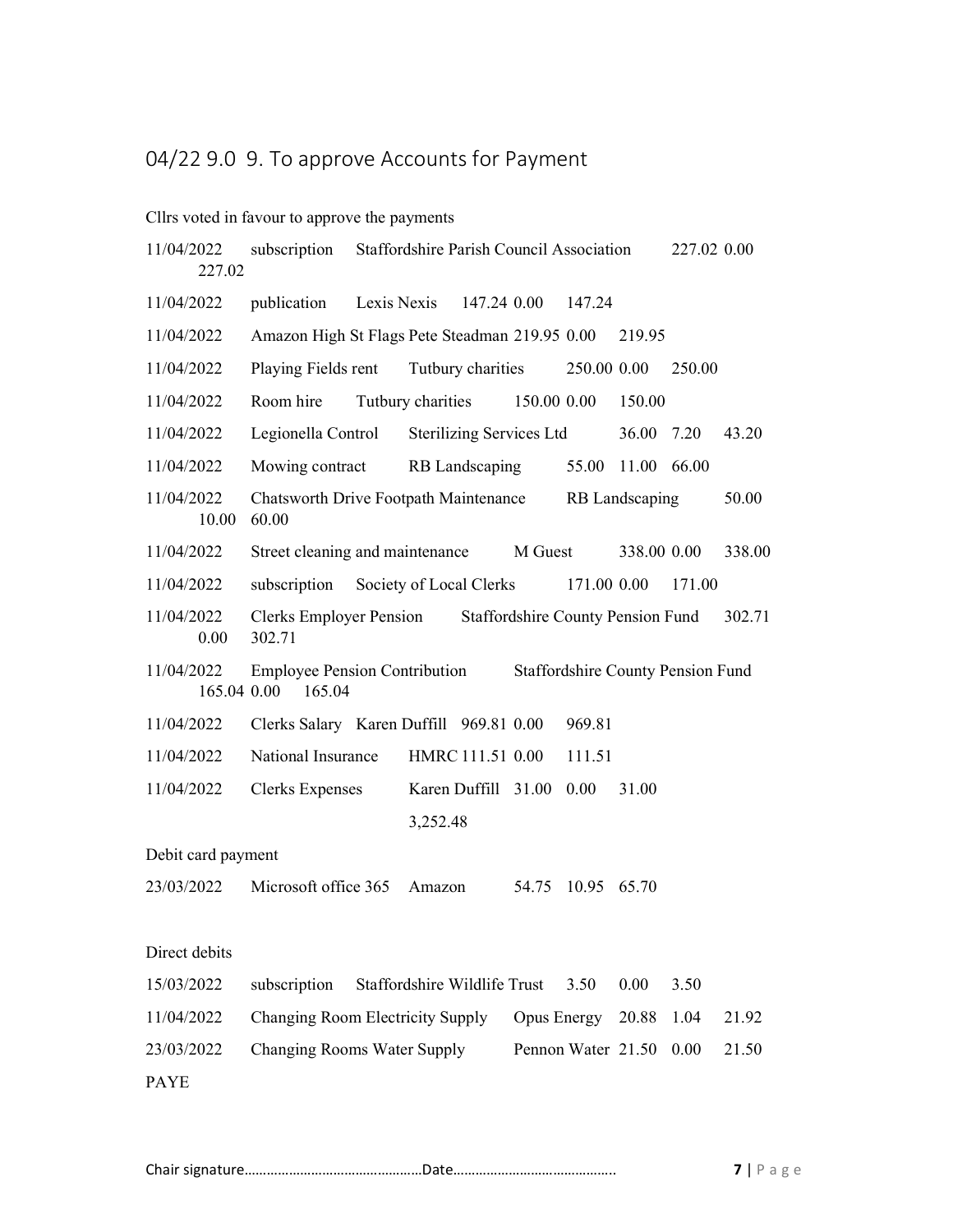# 04/22 10.0 To witness the signing of the lease for Ferrers Avenue playing Fields

 10.1 A member of the public witnessed the chair and clerk sign the 3-year Lease for Ferrers Avenue playing field.

 04/22 11. 0 To discuss and approve the date and agenda for the annual meeting of the parish.

11.1 The clerk suggested that the Annual meeting of the Parish be held immediately before the Annual meeting of the council. Members discussed the need for a guest speaker, it was suggested that the details of the jubilee could be presented to the public.

11.2 It was suggested that a community engagement event with a guest speaker could be held later in the year when the levels of covid in the parish was reduced.

Resolution

The majority of Cllrs voted in favour 1 voted against and 1 abstained to hold the meeting on Monday 16th May 6.30pm with a reduced agenda without a guest speaker

# 04/22 12.0 To review and approve the grant awarding policy and Covid grant policy

12.1 A member suggested that on the Covid Grant policy it should be amended to include the constitution and bank statement requirements.

#### Resolution

The majority of members voted in favour to adopt both grant policies.

04/22 13.0 To review and approve the Media Policy

#### 13.1

#### Resolution

The majority of members voted in favour to adopt the Media policy.

|--|--|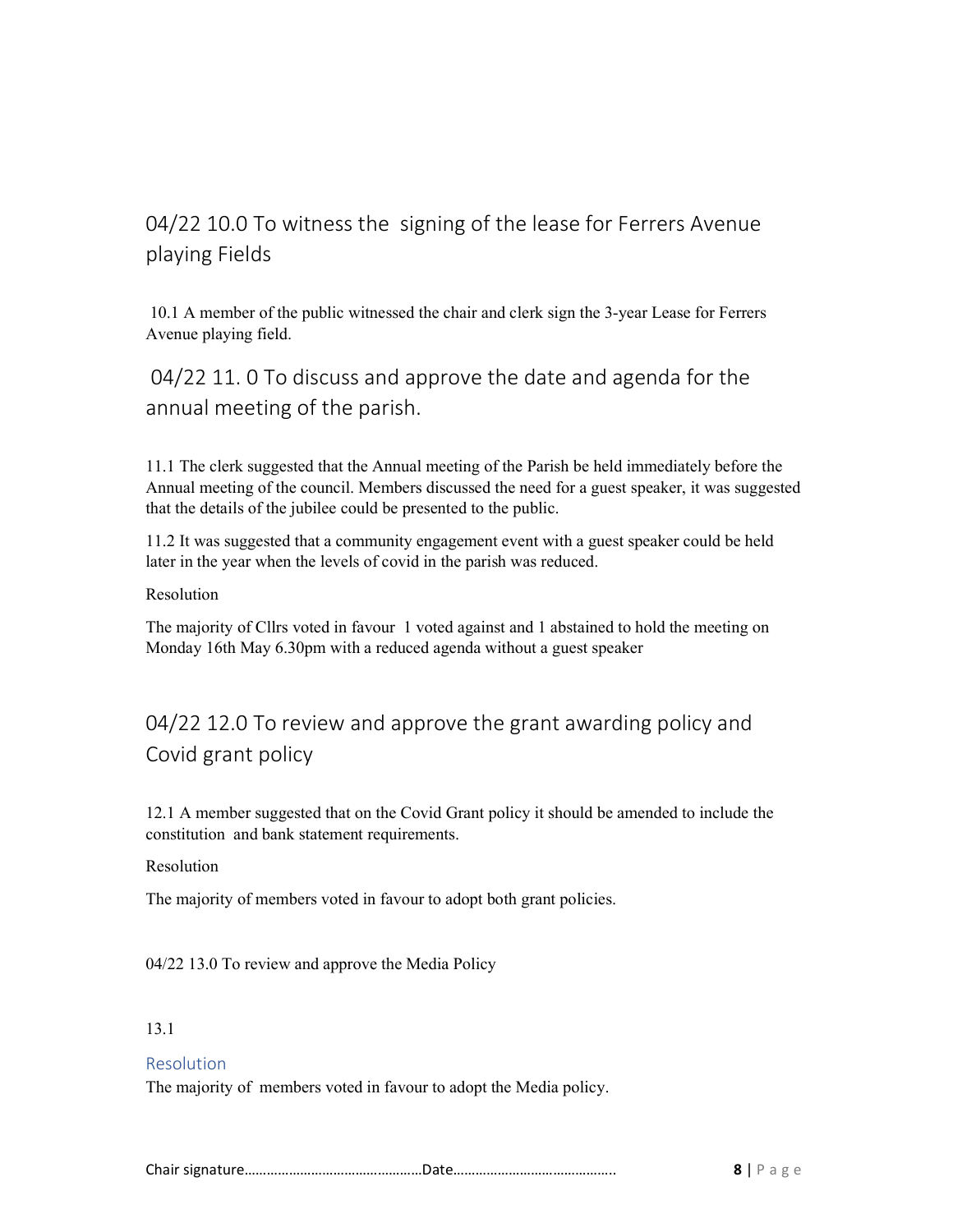## 04/22 14.0 To review and approve the social media Policy

14.1 A member suggested that the email address and clerks' hours were updated on the policy

#### Resolution

Members voted in favour to adopt the social media policy.

## 04/22 15.0To review and approve the complaints procedure

#### Resolution

Members voted in favour to adopt the complaints policy.

### 04/22 16.0 16. To review and approve the grievance policy

#### 16.1

#### Resolution

Members voted in favour to adopt the grievance policy.

## 04/22 17.0 To consider and approve the formation of a staffing committee and a term of reference.

17.1 The clerk had distributed a term of reference for a staffing committee based on the Society of Clerks template and suggestions from a council member.

17.2 A member questioned why this was required as there was only one member of staff A member suggested that a committee would ensure that employment law was followed, and it would be able to deal with employment and sensitive issues faster being a smaller number of people. A committee could review performance formally

#### Resolution

17 Members voted in favour to form a staffing committee, Cllr D Morris was against this committee. The members would be appointed in the May meeting

It was proposed and seconded that the meeting should be extended for 20 minutes.

04/22 18.0 To agree work specification and approve the reduction of a conifer Tree in St .Marys Closed Churchyard.

18.1 Estimates to reduce a large conifer by a third have been received

|--|--|